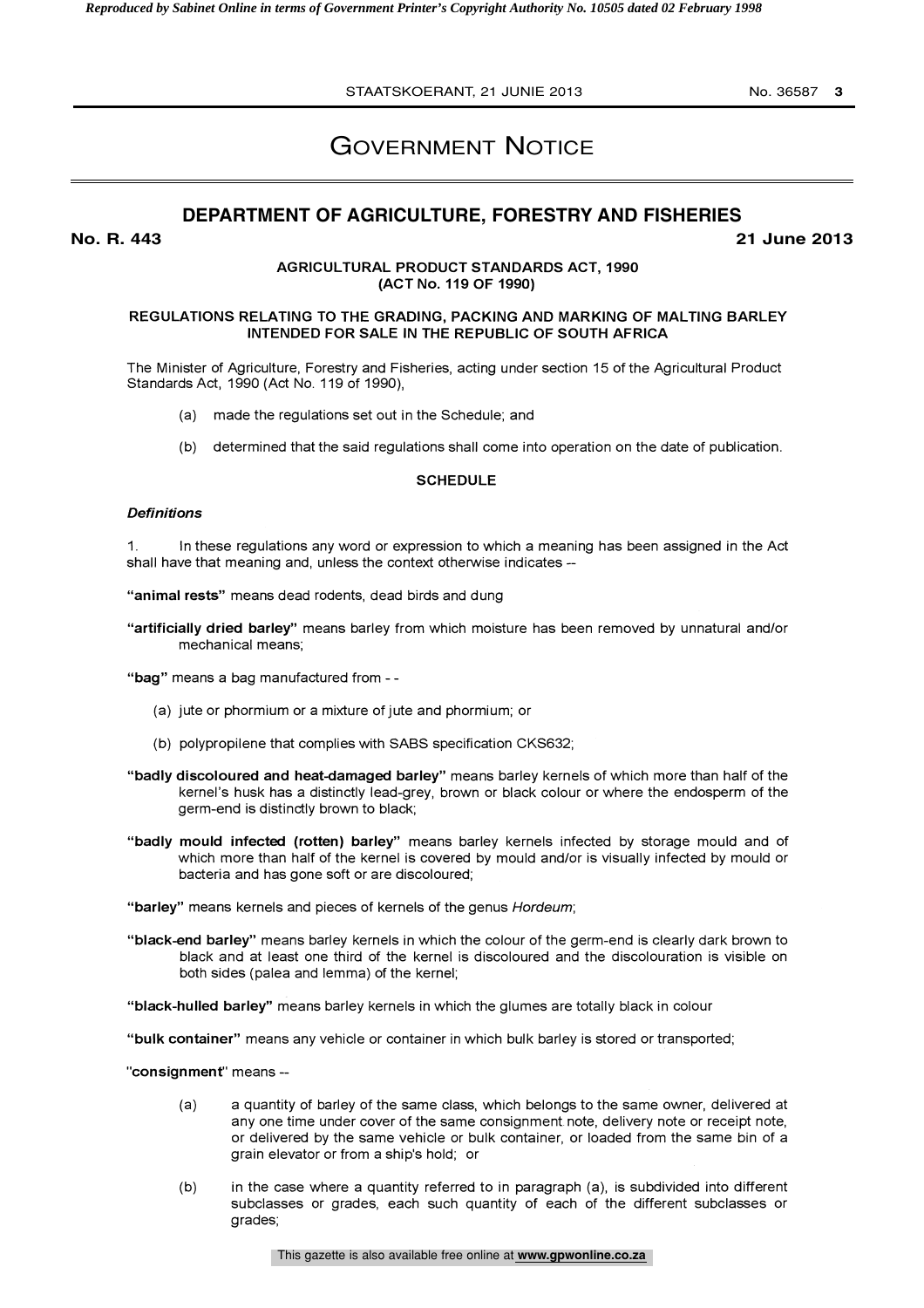#### **4** No. 36587 GOVERNMENT GAZETTE, 21 JUNE 2013

"container" means a bag or bulk container;

"cultivar list" means the list of cultivars determined from time to time by the Executive Officer: Agricultural Product Standards and which is obtainable from the Executive Officer: Agricultural Product Standards, Private Bag X258, Pretoria, 0001, www.daff.gov.za;

"damaged barley" means barley --

- (a) which have been damaged by insects;
- (b) which have a ventral, dorsal or lateral split in the kernel that exposes the endosperm. Kernels of which the lemma and palea tends to separate without exposing the endosperm are not regarded as split or damaged kernels;
- (c) which are immature and have a distinctly green colour;
- "ergot sclerotia" means the sclerotia of the fungus Claviceps purpurea; and "ergot" has a corresponding meaning;

"foreign matter" means all material other than barley and un-threshed ears;

- "insect" in relation to barley, means any live insect that is injurious to stored barley irrespective of the stage of development of that insect;
- "maize" means kernels and pieces of kernels of the genus Zea;
- "mechanically damaged barley" means barley kernels that have been damaged in threshing or handling. Barley is considered as mechanically damaged if one or more of the following characteristics are present;
	- (a) of which more than half the husk is removed from the kernel; or
	- (b) of which the glumes covering the germ are loose and the germ itself is damaged; or
	- (c) the kernels are broken; and
	- (d) of which any part of the endosperm is exposed.
- "plump barley" means barley kernels which after sieving do not pass through the slots of the top sieve of the standard barley sieve;
- "poisonous seeds" means the seeds or bits of seeds of plant species that may in terms of the Foodstuffs, Cosmetics and Disinfectants Act, 1972 (Act No. 54 of 1972) represent a hazard to human or animal health when consumed, including seeds of Argemone mexicana, Convolvulus spp., Crotalaria spp., Datura spp., 1pomoea purpurea, Lolium temulentum, Ricinus communis or Xanthium spp.;
- "pre-germinated barley" means barley kernels in which germination has proceeded to such an extent, that  $-$ 
	- (a) the husk adjacent to the embryo on the side of the lemma has been forced open due to the growth of the shoot or primary rootlets with the slit part pointing partially away from the kernel.
	- (b) a swelling in the area of the germ is clearly visible and after removal of the husk, growth of the shoot or primary rootlets are clearly visible;

"rubbing" means the method by which barley is rubbed to remove awns from the kernels and is as follows: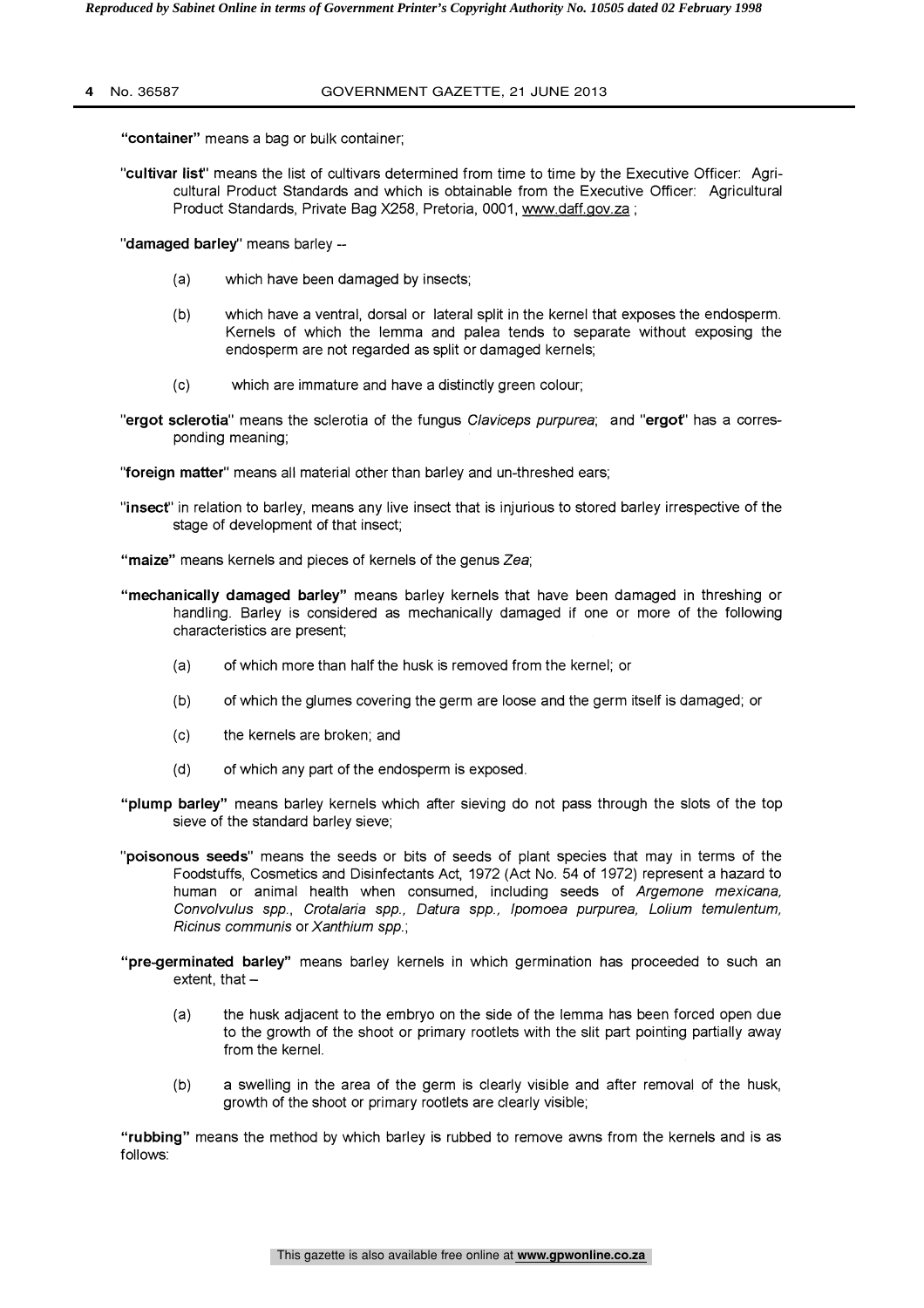- (a) Take at least 500g of a well-mixed representative sample of un-rubbed barley which is placed in a bag and then closed;
- (b) Rub the material in the bag thoroughly by hand on a hard surface such as a table or a bench.
- (c) Rubbing shall be done by holding the closed end of the bag in one hand, grasping a handful of the contents through the bag with the other hand and rubbing this against the rest of the bag's contents.
- (d) After each five or six rubs the contents shall be mixed by shaking the bag.
- (e) Rubbing shall be done for one minute.

"screenings" means all matter that passes through both sieve(s) of the standard barley sieve;

"sieves"

"standard barley sieve" means a rectangular hand sieve consisting of a lid, a top sieve, a bottom sieve, and a tray, which fit into each other in the above sequence;

"top sieve" means a sieve --

- (a) with a flat bottom of metal sheet of 1,2 mm thickness with six parallel rows of slotted perforations 25 mm long and 2,5 mm wide. The spacing between the slots in the same row must be 2,5 mm wide. The ribs between the slotted perforations run parallel to the long axis of the sieve. The perforations in the different rows run in columnar and not in checkerboard formation;
- (b) of which the upper surface of the bottom is smooth;
- (c) with a rectangular frame of suitable material with an inner width of 115 mm and an inner length of 200 mm and 15 mm high;

"bottom sieve" means a sieve -

- (a) with a flat bottom of metal sheet of 1,2 mm thickness with six parallel rows of slotted perforations 25 mm long and 2,2 mm wide. The spacing between the slots in the same row must be 2,5 mm wide. The ribs between the slotted perforations run parallel to the long axis of the sieve. The perforations in the different rows run in columnar and not in checkerboard formation;
- (b) of which the upper surface of the bottom is smooth;
- (c) with a rectangular frame of suitable material with an inner width of 115 mm and an inner length of 200 mm and 15 mm high;
- (d) that fits onto a tray with a solid bottom and must be at least 15 mm above the bottom of the tray;

"six-row barley" means kernels and pieces of kernels of the species Hordeum vulgare which produce ears with six rows of kernels per ear;

"smut infection" means barley that is infected with Ustilago tritici. Barley is considered smut infected if one or more of the following characteristics are present:

- (a) contains barley kernels that are smeared with smut; or
- (b) contains more than six smut masses per 100 g of barley;

"spear grass" means seeds and pieces of seeds of the species Bromus diandrus;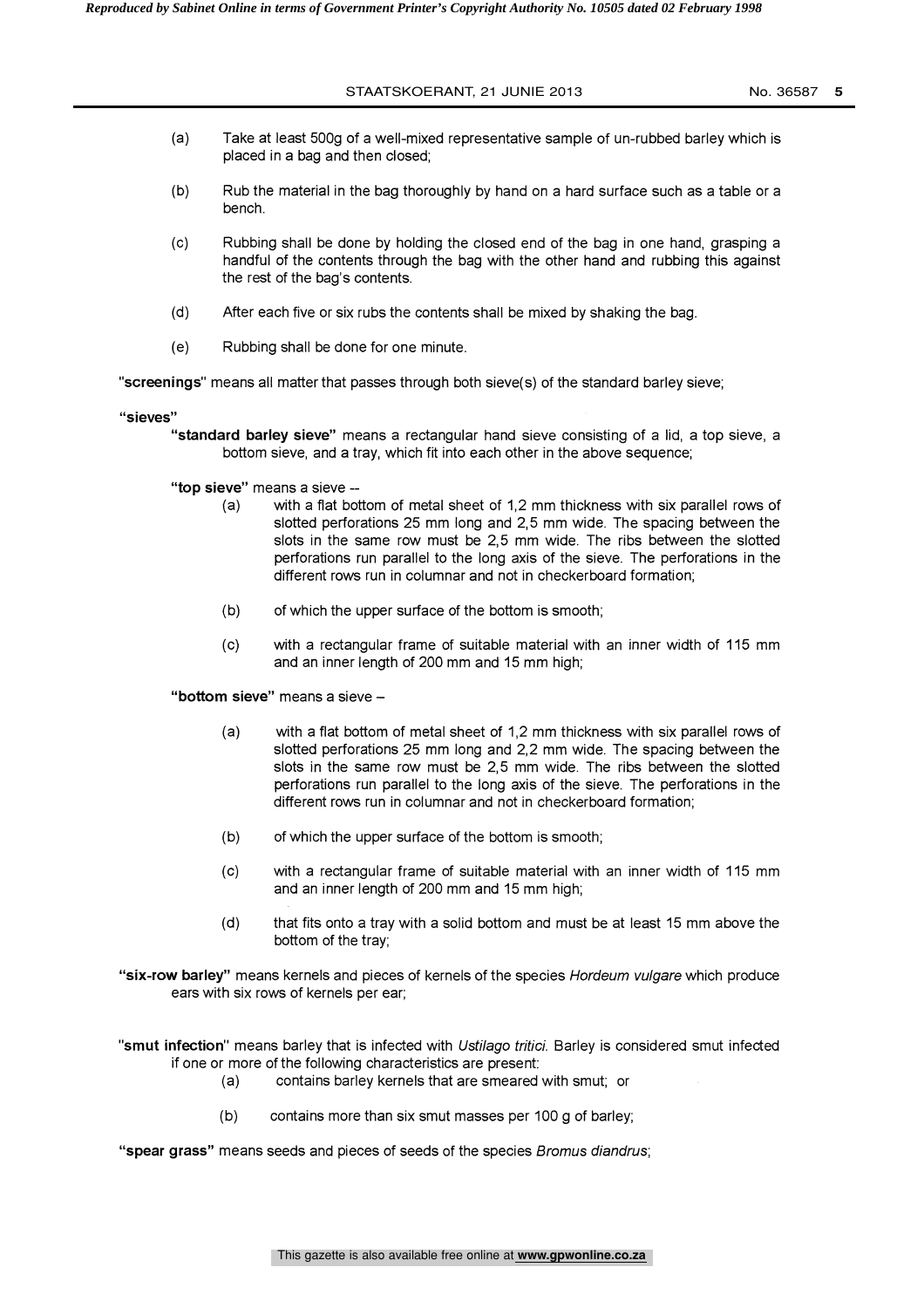- "sprouted barley" means barley in which germination has proceeded to such an extent that the husk adjacent to the embryo has been forced open and the shoot and primary rootlets are clearly visible;
- "the Act' means the Agricultural Product Standards Act, 1990 (Act No. 119 of 1990);
- "un-threshed ears" means ears and bits of ears of barley, rye, triticale and wheat that still contain kernels that are completely covered with glumes;
- "weather damaged barley" means barley that is visibly infected with field mould;
- "wheat" means the kernels and pieces of kernels of the genus Triticum;
- "wild oats" means kernels and pieces of kernels of the genus Avena excluding Avena sativa, A nuda and A byzantine;

## Restrictions on sale of barley

- 2. (1) No person shall sell a consignment of barley in the Republic of South Africa
	- (a) unless the barley is sold according to the classes set out in regulation 3;
	- (b) unless the barley complies with the standards for the classes set out in regulation 4;
	- (c) unless the barley, where applicable, complies with the grades of barley and the standards for grades set out in regulations 5 and 6 respectively;
	- (d) unless the barley is packed in accordance with the packing requirements set out in regulation 7;
	- (e) unless the containers or sale documents, as the case may be, are marked in accordance with the marking requirements set out in regulation 8; and
	- (f) if such barley contains a substance that renders it unfit for human consumption or for processing into or utilisation thereof as food or feed.

(2) The Executive Officer may grant written exemption, entirely or partially, to any person on such conditions as he or she may deem necessary, from the provisions of sub regulation (1).

#### PART I

#### QUALITY STANDARDS

## Classes of barley

- 3. The classes of barley are  $-$ 
	- (a) Class Malting Barley; and
	- (b) Class Other Barley.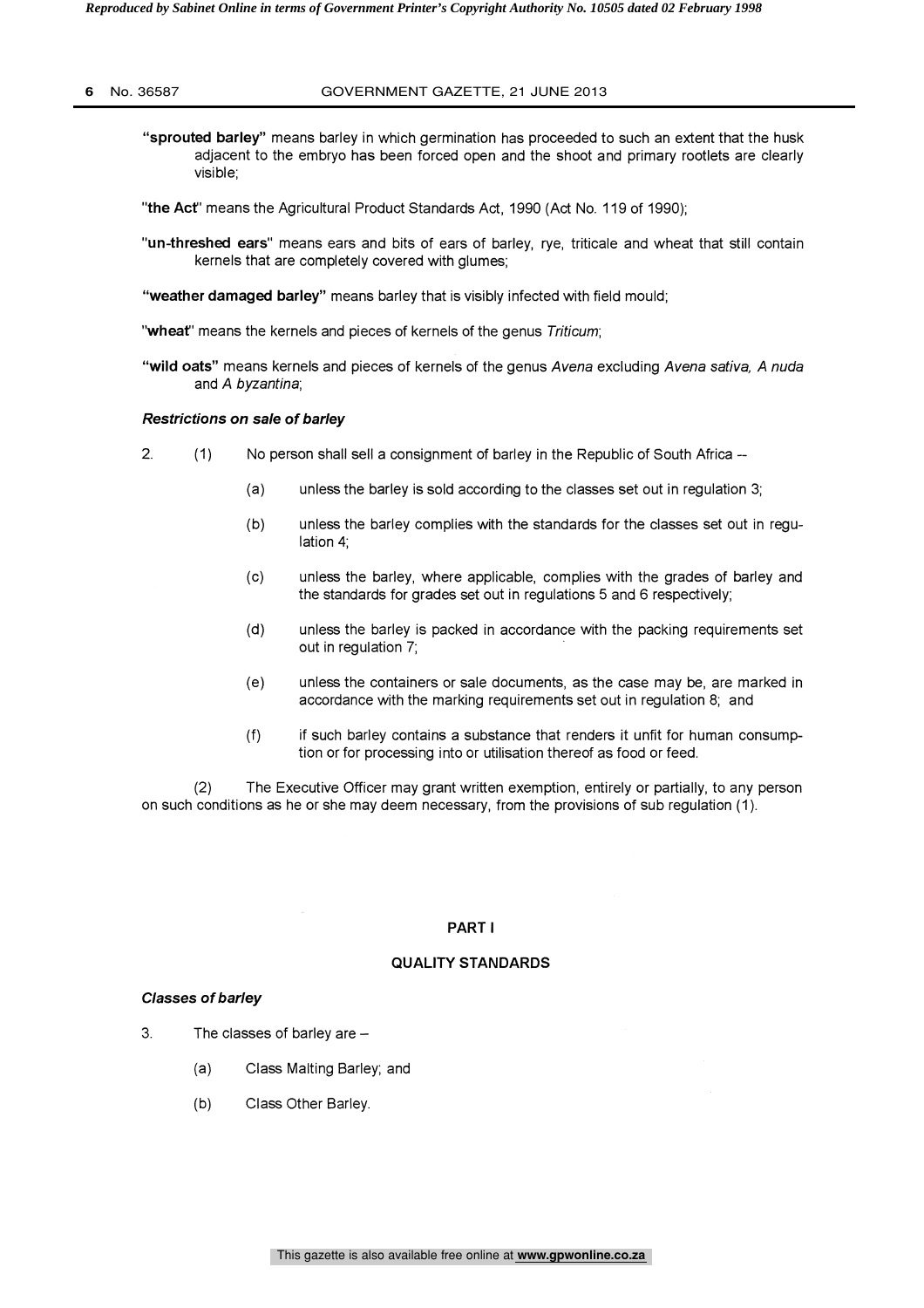## Standards for classes

4. (1) Notwithstanding the provisions of sub regulations (2) and (3), all consignments of barley must --

- (a) be free from any toxin, chemical or other substances that renders it unsuitable for human consumption or for processing into or utilisation thereof as food or feed and may not exceed the permissible deviations regarding aflatoxin in terms of the Foodstuffs, Cosmetics and Disinfectants Act, 1972 (Act No. 54 of 1972);
- (b) contain not more poisonous seeds than permitted in terms of the Foodstuffs, Cosmetics and Disinfectants Act, 1972 (Act No. 54 of 1972);
- (c) be free from organisms of phytosanitary importance as determined in terms of the Agricultural Pest Act, 1983 (Act No. 36 of 1983);
- (d) be free from musty, extreme mould infected, sour and rancid foreign matter and any other matter;
- (e) be free from any undesired odour, taste or colour not typical of undamaged and sound barley;
- (f) be free from animal rests;
- (g) may not exceed the maximum residue levels prescribed for agricultural remedies that are allowed for the control of pests and diseases on barley in terms of Foodstuffs, Cosmetics and Disinfectants Act, 1972 (Act No. 54 of 1972);
- (h) with the exception of Class Other Barley, be free from insects;
- (i) with the exception of Class Other Barley, be free from smut infection; and
- (j) with the exception of Class Other Barley, have a moisture content not exceeding 13 per cent.
- (2) A consignment shall be classified as Class Malting Barley if --
	- (a) the barley in the consignment consists of at least 95 per cent (m/m) of one of the malting barley cultivars specified in the cultivar list; and
	- (b) it complies with the standards for Grade Malting Barley set out in regulation 6.

A consignment of barley shall be classified as Class Other Barley if it does not comply with the standards for Class Malting Barley.

## Grades of barley

- 5. (1) The grade for Class Malting Barley shall be Grade Malting Barley.
	- (2) No grades are determined for Class Other Barley.

## Standards for grades of barley

6. (1) A consignment of barley shall be graded as --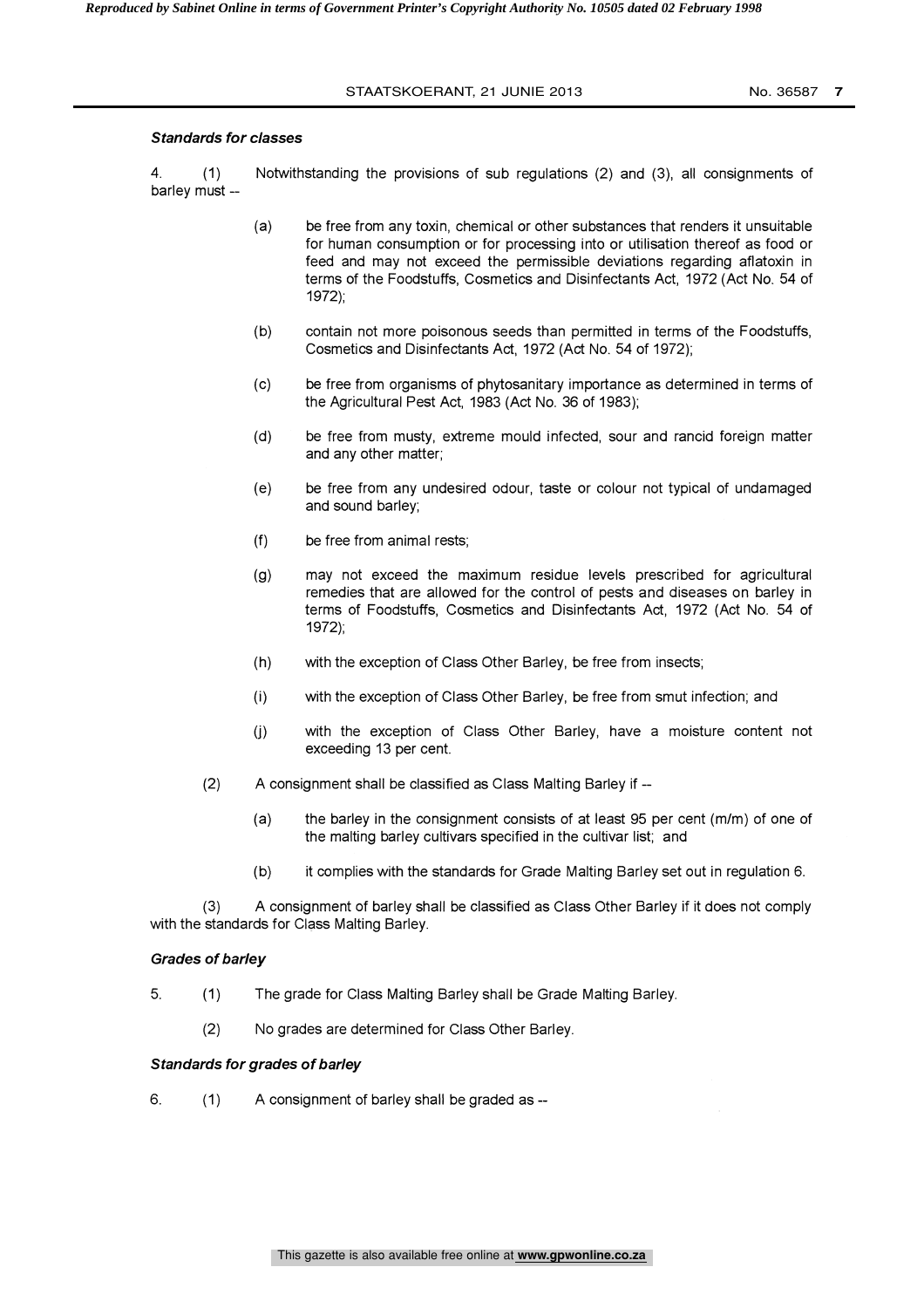#### **8** No. 36587 GOVERNMENT GAZETTE, 21 JUNE 2013

- (a) Grade Malting Barley if the nature of deviation, specified in column 1 of Table 1 of the Annexure, in that consignment does not exceed the percentage specified in column 2 of the said table opposite the deviation concerned;
- (b) Class Other Barley if it does not meet the requirements for Grade Malting Barley.

## PART II

## PACKING AND MARKING REQUIREMENTS

## Packing requirements

7. Barley of different classes, cultivars and grades shall be packed in different containers, or stored separately.

## Marking requirements

8. (1) Every container or the accompanying sale documents of a consignment of barley shall be marked or endorsed by means of appropriate symbols specified in sub regulation (2), with -

- (a) the class of the barley;
- (b) the cultivar; and
- (c) the grade

(2) The symbols referred to in sub regulation (1) shall appear in the order of class and grade.

(3) The symbols used to indicate the different -

- $(a)$  classes shall be  $-$ 
	- M in the case of Class Malting Barley; and  $(i)$
	- (ii) 0 in the case of Class Other Barley;
- (b) grades shall be --
	- (i) M in the case of Grade Malting Barley;

## PART III

## SAMPLING

## Taking of sample

- 9. (1) A sample of a consignment of barley shall
	- (a) in the case of barley delivered in bags and subject to regulation 10, be obtained by sampling at least ten per cent of the bags, chosen from that consignment at random, with a bag probe: Provided that at least 25 bags in a consignment shall be sampled and where a consignment consists of less than 25 bags, all the bags in that consignment shall be sampled; and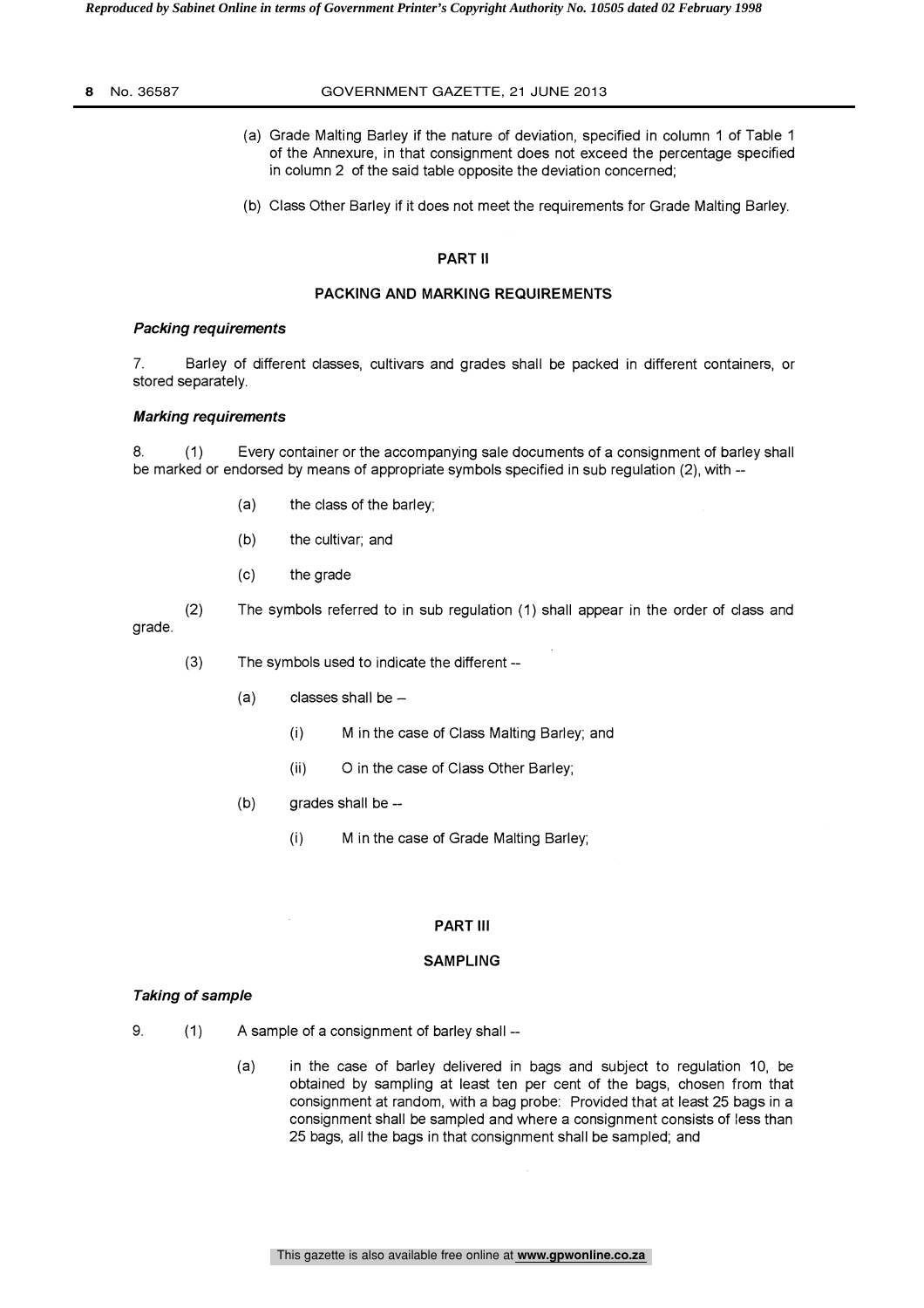- (b) in the case of barley delivered in bulk and subject to regulation 10, be obtained by sampling that consignment throughout the whole depth of the layer, in at least six different places, chosen at random in that bulk quantity, with a bulk sampling apparatus.
- (2) The collective sample obtained in sub regulation  $(1)$  (a) or  $(b)$  shall --
	- (a) have a total mass of at least 5 kg; and
	- (b) be thoroughly mixed by dividing before further examination.

 $(3)$  If it is suspected that the sample referred to in sub regulation  $(1)(a)$  is not representative of that consignment, an additional five per cent of the remaining bags, chosen from that consignment at random, shall be emptied into a suitable bulk container and sampled in the manner contemplated in sub regulation (1)(b).

 $(4)$  If it is suspected that the sample referred to in sub regulation  $(1)(b)$  is not representative of that consignment, an additional representative sample shall be obtained by using an alternative sampling pattern, apparatus or method.

(5) A sample taken in terms of these regulations shall be deemed to be representative of the consignment from which it was taken.

## Sampling if contents differ

10. (1) If, after an examination of the barley taken from different bags in a consignment in terms of regulation  $9(1)$  (a), it appears that the contents of those bags differ substantially  $-$ 

- (a) the bags concerned shall be placed separately,
- (b) all the bags in the consignment concerned shall be sampled with a bag probe in order to do such separation; and
- (c) each group of bags with similar contents in that consignment shall for the purposes of these regulations be deemed to be a separate consignment.

(2) If, after the discharge of a consignment of barley in bulk has commenced, it is suspected that the consignment could be of a class, cultivar or grade other than that determined by means of the initial sampling, the discharge shall immediately be stopped and the part of the consignment remaining in the bulk container as well as the barley already in the hopper shall be sampled anew with a bulk sampling apparatus or by catching at least 20 samples, by means of a suitable container, at regular intervals throughout the whole offloading period from the stream of barley flowing in bulk.

#### Working sample

11. (1) A working sample is obtained by dividing the representative sample of the consignment according to the ICC (International Association for Cereal Science and Technology) 101/1 method.

## PART IV

## DETERMINATION OF OTHER SUBSTANCES

## Determination of undesirable odours and harmful substances

12. A consignment of barley or a sample of a consignment of barley shall be sensorial assessed or chemically analysed in order to determine --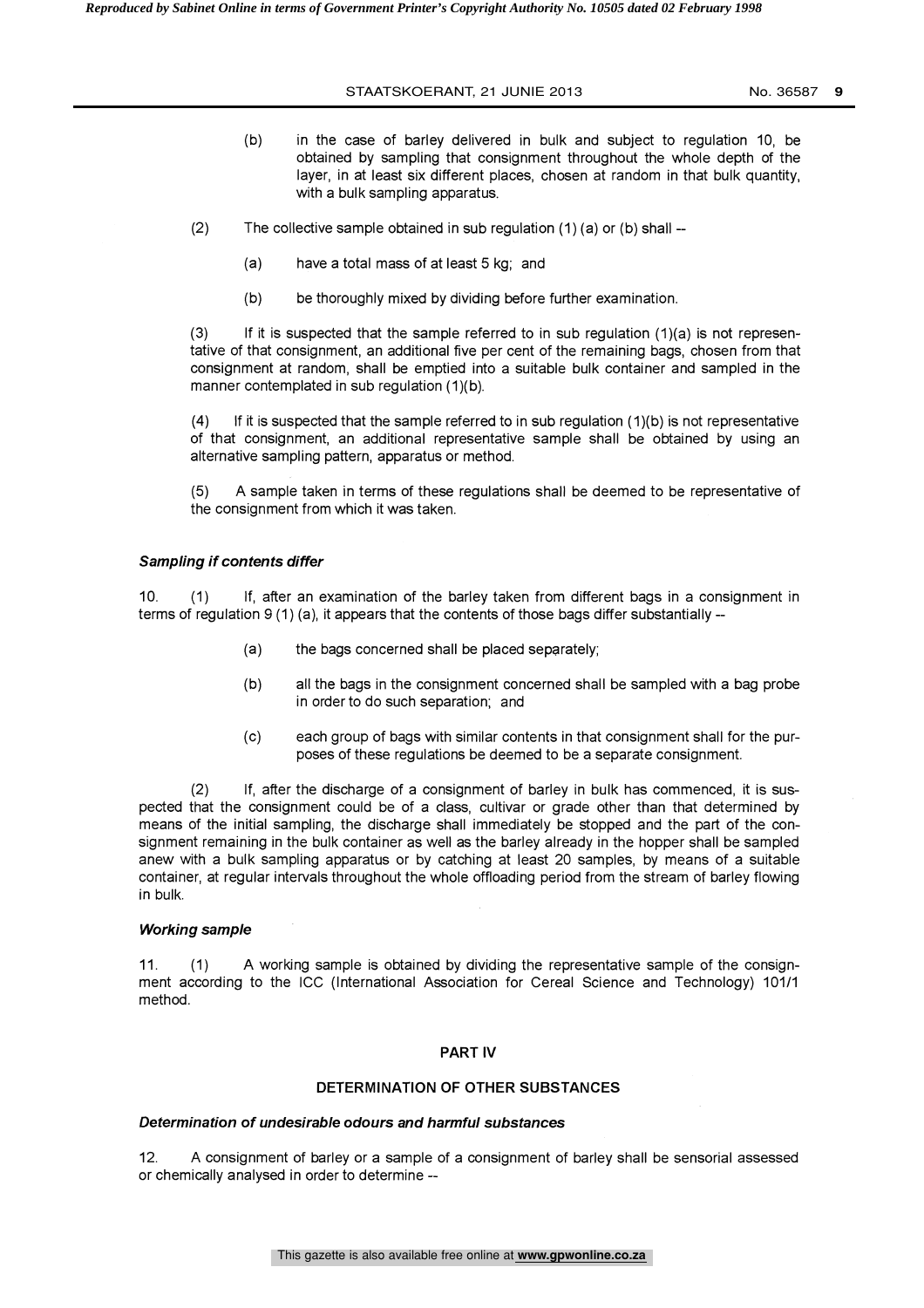- (a) whether it contains a substance that renders the barley unfit for human consumption or for processing into or for utilisation as food or feed; and
- (b) whether it has a mouldy, sour, rancid or other undesirable odour: Provided that a working sample of unscreened barley that is ground in a grain mill to a fine meal may be used for the determination concerned.

## PART V

## DETERMINATION OF CLASS, MOISTURE CONTENT, NITROGEN CONTENT, GERMINATION CAPACITY AND GERMINATION ENERGY

## Determination of class

13. The class of a consignment of barley shall be determined as follows:

- (a) Take at least 100 g un-rubbed and unscreened barley and remove all un-threshed ears and foreign matter by hand.
- (b) Obtain a working sample of at least 25 g after all un-threshed ears and foreign matters have been removed and separate the different cultivars.
- (c) Determine the mass of the cultivar that belongs according to the cultivar list to the class malting barley and express the mass thus determined as a percentage of the mass of the working sample.
- (d) Such percentage represents the percentage of the cultivar that belongs according to the cultivar list to the class malting barley in the consignment.

## Determination of moisture content

14. The moisture content of consignment barley may be determined by any suitable method: Provided that the results thus obtained is in accordance with the maximum permissible deviation for a class 1 moisture meter as detailed in ISO 7700/1 based on the results of the 72 hour, 103°C oven dried method [AACC (American Association of Cereal Chemists) Method 44-15A].

## Determination of Nitrogen content

15. The percentage of Nitrogen (on a dry basis) of a consignment of barley may be determined according to any suitable method: Provided that --

- (a) the determination shall be conducted on a sample which had been sifted using a Nitrogen sieve and from which screenings have been removed through the sieving process and un-threshed ears and foreign matter have been removed by hand; and
- (b) the results thus obtained are in accordance  $(\pm 0.03$  per cent) with the results obtained by the European Brewery Convention EBC Method 3.3.2 (Dumas Combustion Method)

## Determination of germination capacity

16. The germination capacity of a consignment of barley shall be determined according to the European Brewery Convention EBC method 3.5.2 (hydrogen peroxide and peeling method, RM)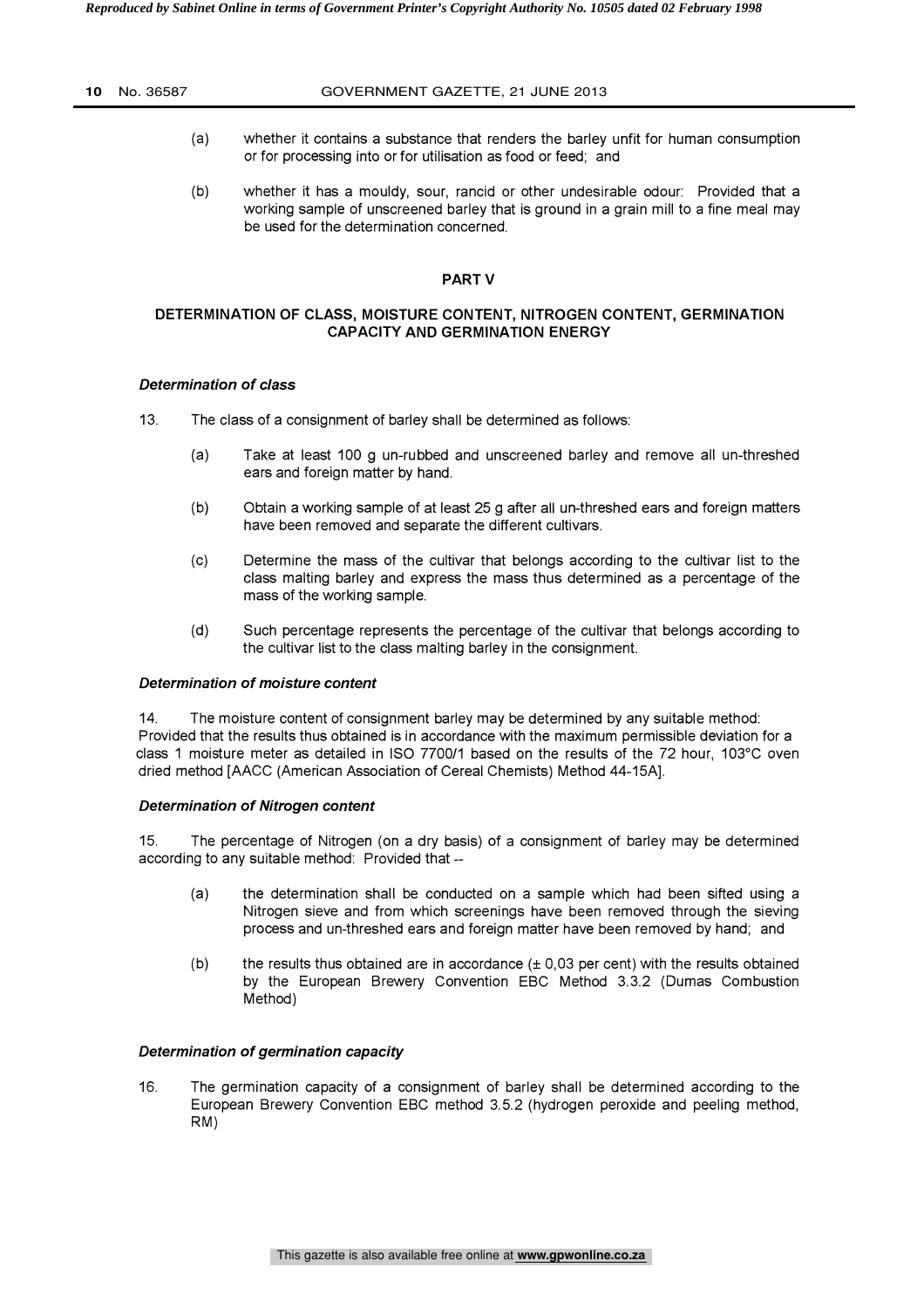(a) which determination shall be conducted on a sample which had been sifted using a standard barley sieve, and from which screenings have been removed through the sieving process, and un-threshed ears and foreign matter have been removed by hand.

## Determination of germination energy

- 17. The germination energy of a consignment of barley shall be determined according to the European Brewery Convention EBC method 3.6.2 (BRM method)
	- (a) which determination shall be conducted on a sample which had been sifted using a standard barley sieve and from which screenings have been removed through the sieving process and un-threshed ears and foreign matter have been removed by hand.

## PART VI

## DETERMINATION OF PERCENTAGE DEVIATIONS

## Determination of the percentage maize and /or stones

18. The percentage maize and /or stones in a consignment of barley shall be determined as follows:

- (a) Obtain a working sample of at least 500 g of rubbed and unscreened barley.
- (b) Remove all maize and /or stones by hand and determine the mass thereof.
- (c) Express the mass thus determined as a percentage of the mass of the working sample.
- (d) Such percentage represents the percentage maize and /or stones in the consignment.

## Determination of the percentage plump barley, foreign matter (maize and /or stones excluded) and screenings

19. The percentage plump barley, foreign matter (maize and /or stones excluded) and screenings in a consignment of barley shall be determined as follows:

- (a) Obtain a working sample of 100 g of rubbed and un-screened barley from which maize and /or stones, if present, has been removed by hand.
- (b) Place the sample on the standard barley sieve and screen the sample by moving the sieve 50 strokes to and fro, alternately away from and towards the operator of the sieve, in the same direction as the long axes of the slots of the sieve. Move the sieve, which rests on a table or other suitable smooth surface, 250 mm to 460 mm away from and towards the operator with each stroke. The prescribed 50 strokes must be completed within 50 to 60 seconds: Provided that the screening process may also be performed in some or other container or an automatic sieving apparatus.
- (c) Remove the foreign matter on the top sieve and in the slots of the top sieve. Determine the mass of the barley in and on the top sieve from which the foreign matter have been removed and express it as a percentage of the mass of the working sample.
- (d) Such percentage represents the percentage plump barley in the consignment.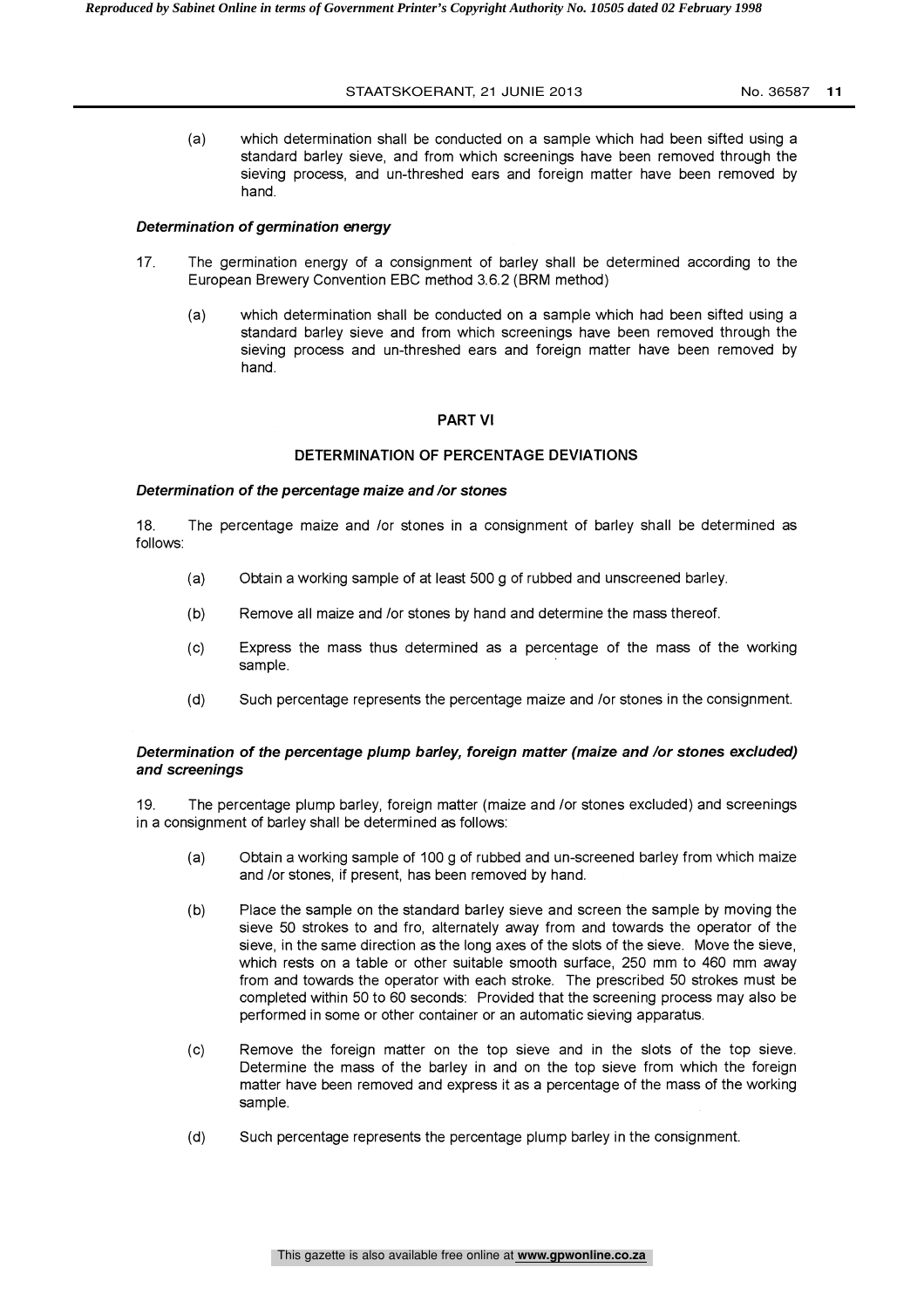| <b>12</b> No. 36587 | GOVERNMENT GAZETTE, 21 JUNE 2013                     |
|---------------------|------------------------------------------------------|
|                     | Remove the foreign matter remaining on the bottom si |

- (e) Remove the foreign matter remaining on the bottom sieve and in the slots of the bottom sieve. Add the foreign matter obtained in (c) and determine the combined mass of the foreign matter and express the mass thus determined as a percentage of the mass of the working sample. Remove the foreign matter remaining on the bottom sieve and in the slots of the bottom sieve. Add the foreign matter obtained in (c) and determine the combined mass of the foreign matter and express the mass thus determine
- (f) Add the percentage in regulation 18 (d) obtained to the percentage in (e) obtained. consignment.
- (g) Remove the wheat and wild oats from the total foreign matter in (e) obtained and determine the mass of the, wheat and wild oats separately. Express the mass of the wheat and wild oats separately as a percentage of the working sample.
- (h) Such percentages represent the percentage wheat and wild oats respectively in the consignment.
- $(i)$  Remove the spear grass from the total foreign matter in  $(e)$  obtained and determine the amount of spear grass.
- (j) Such amount represents the amount of spear grass in the consignment.
- (k) Determine the mass of the material that has passed through both sieves and collected in the tray and express it as a percentage of the mass of the working sample.
- (I) Such percentage represents the percentage screenings in the consignment.

## Determination of the percentage mechanically damaged barley

20. The percentage mechanically damaged barley in a consignment of barley shall be determined as follows:

- (a) Obtain a working sample of at least 25 g of un-rubbed and un-screened barley.
- (b) Remove all mechanically damaged kernels and husk-less barley by hand and determine the mass thereof.
- (c) Express the mass thus determined as a percentage of the mass of the working sample.
- (d) Such percentage represents the percentage mechanically damaged barley in the consignment.

## Determination of the percentage badly discoloured and heat-damaged barley

21. The percentage badly discoloured and heat-damaged barley in a consignment of barley shall be determined as follows:

- (a) Obtain a working sample of at least 25 g of un-rubbed and un-screened barley.
- (b) Remove all badly discoloured and heat-damaged kernels by hand and determine the mass thereof.
- (c) Express the mass thus determined as a percentage of the mass of the working sample.
- (d) Such percentage represents the percentage badly discoloured and heat-damaged barley in the consignment.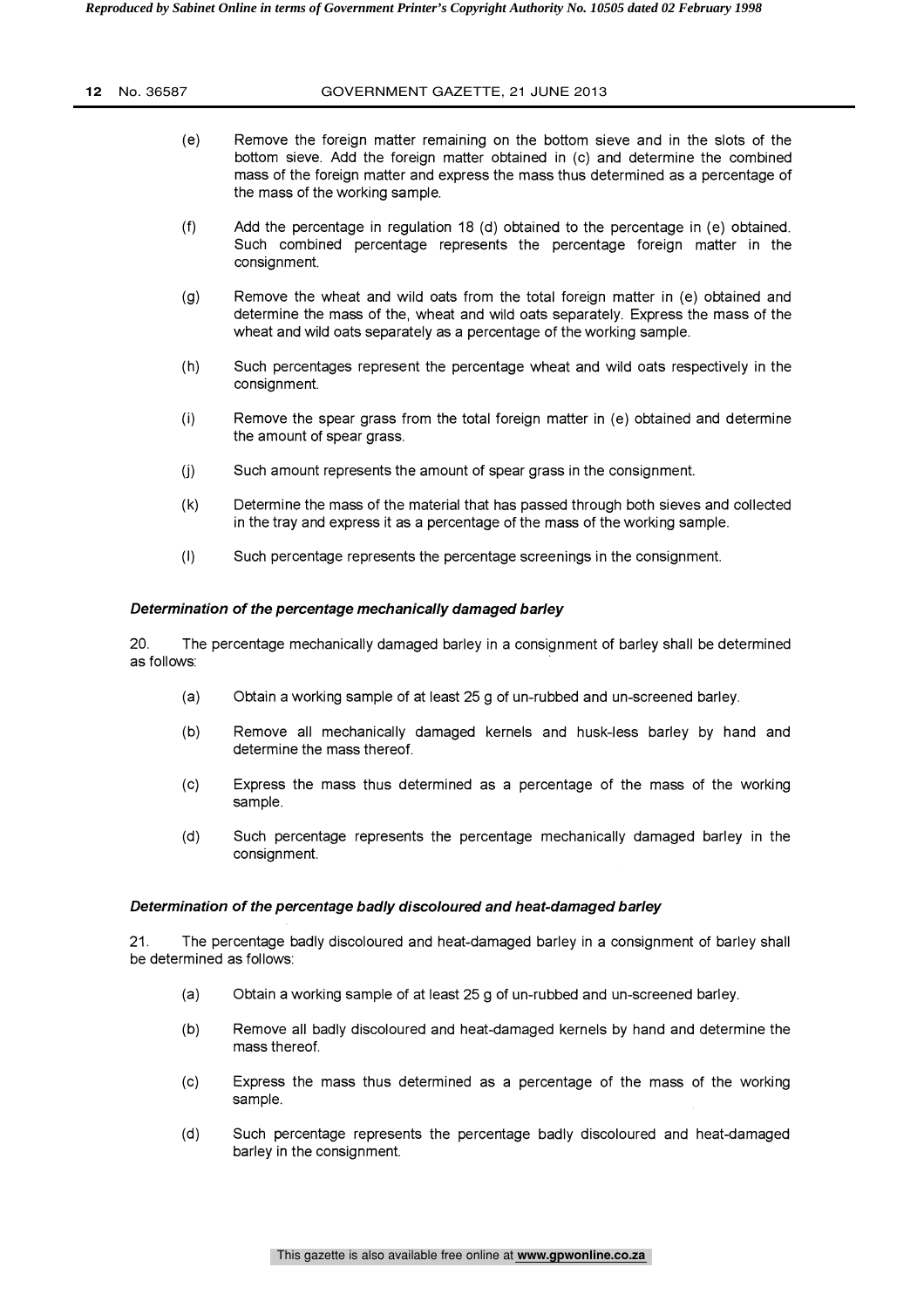## Determination of the percentage black-end barley

- 22. The percentage black-end barley in a consignment of barley shall be determined as follows:
	- (a) Obtain a working sample of at least 25 g of un-rubbed and un-screened barley.
	- (b) Remove all black-end kernels by hand and determine the mass thereof.
	- (c) Express the mass thus determined as a percentage of the mass of the working sample.
	- (d) Such percentage represents the percentage black-end barley in the consignment.

## Determination of the percentage un-threshed ears

- 23. The percentage un-threshed in a consignment of barley shall be determined as follows:
	- (a) Obtain a working sample of at least 100 g of un-rubbed and un-screened barley.
	- (b) Remove all un-threshed ears by hand and determine the mass thereof.
	- (c) Express the mass thus determined as a percentage of the mass of the working sample.
	- (d) Such percentage represents the percentage un-threshed ears in the consignment.

## Determination of the percentage damaged barley

- 24. The percentage damaged barley in a consignment of barley shall be determined as follows:
	- (a) Obtain a working sample of at least 25 g of un-rubbed and un-screened barley.
	- (b) Remove all damaged barley by hand and determine the mass thereof.
	- (c) Express the mass thus determined as a percentage of the mass of the working sample.
	- (d) Such percentage represents the percentage damaged barley in the consignment.
	- (e) Remove the split barley, immature barley and insect damaged barley from the total damage barley in (b) obtained and determine the mass of the split barley, immature barley and insect damaged barley separately. Express the mass of the split barley, immature barley and insect damaged barley separately as a percentage of the mass of the working sample.
	- (f) Such percentages represent the percentage split barley, immature barley and insect damaged barley respectively in the consignment.

## Determination of the percentage weather damaged barley

25. The percentage field weather damaged barley in a consignment of barley shall be determined as follows:

- (a) Obtain a working sample of at least 25 g of un-rubbed and un-screened barley.
- (b) Remove all weather damaged barley by hand and determine the mass thereof.
- (c) Express the mass thus determined as a percentage of the mass of the working sample.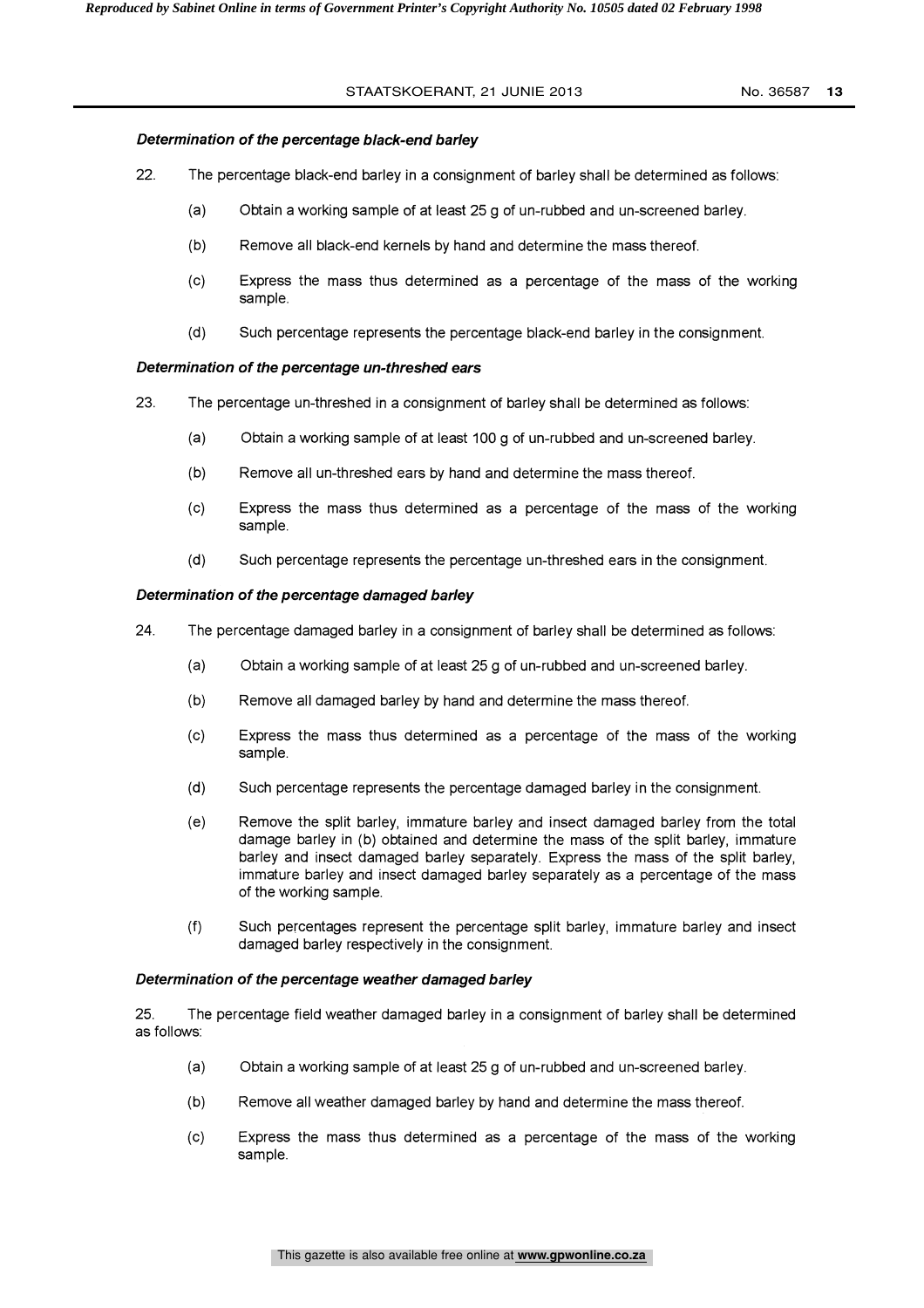#### **14** No. 36587 GOVERNMENT GAZETTE, 21 JUNE 2013

(d) Such percentage represents the percentage weather damaged barley in the consignment.

#### Determination of the percentage ergot

26. The percentage ergot in a consignment of barley shall be determined by one of the following two methods:

## 26.1 Method 1

- (a) Obtain a working sample of at least 1000 g of un-rubbed and un-screened barley.
- (b) Remove all ergot by hand and determine the mass thereof on a scale with an accuracy of 0.0001g.
- (c) Express the mass thus determined as a percentage of the mass of the working sample.
- (d) Such percentage represents the percentage ergot in the consignment.

26.2 Method 2 (these methods are only to be used if all ergot is from rye grass origin)

- (a) Obtain a working sample of 1000 g of un-rubbed and un-screened barley.
- (b) Remove all pieces of ergot by hand.
- (c) Arrange all the pieces of ergot in a straight line and determine the total length of all the pieces in mm.
- (d) Such length represents the amount of ergot in the consignment.

#### Determination of the percentage pre-germinated barley

- 27. The percentage pre-germinated barley in a consignment of barley shall be determined as by the following methods:
	- (a) Obtain a working sample of at least 25 g of un-rubbed and un-screened barley.
	- (b) Remove all pre-germinated barley by hand and determine the mass thereof.
	- (c) Express the mass thus determined as a percentage of the mass of the working sample.
	- (d) Such percentage represents the percentage pre-germinated barley in the consignment

## Determination of the amount of sprouted barley

- 28. The amount of sprouted barley in a consignment of barley shall be determined as follows:
	- (a) Obtain a working sample of 1000 g of un-rubbed and un-screened barley.
	- (b) Remove all sprouted kernels by hand and determine the amount thereof.
	- (c) Such amount represents the amount of sprouted barley in the consignment.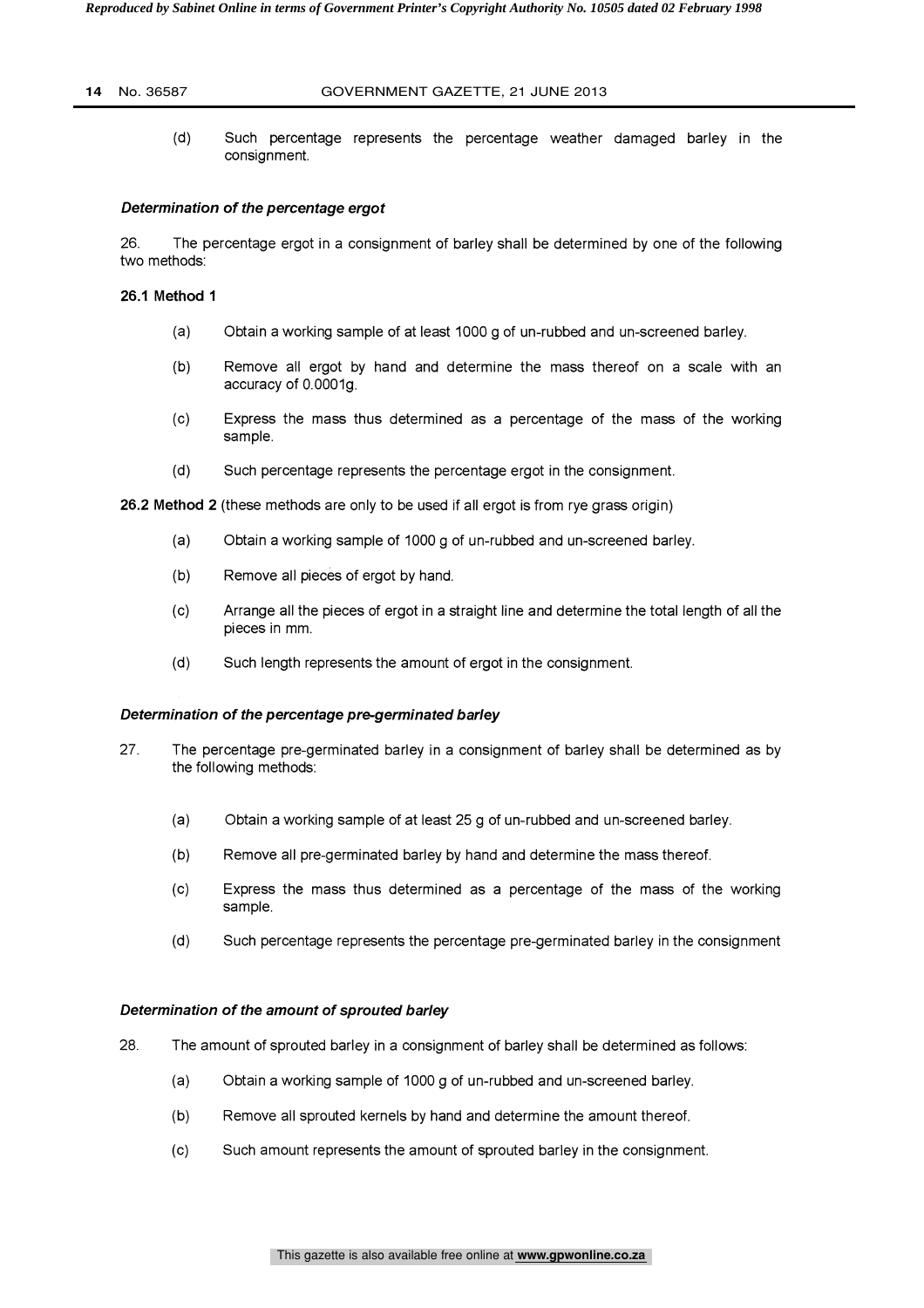## Determination of the percentage black hulled barley

- 29. The percentage black hulled barley in a consignment of barley shall be determined as follows:
	- (a) Obtain a working sample of at least 100 g of un-rubbed and un-screened barley.
	- (b) Remove all black hulled barley by hand and determine the mass thereof.
	- (c) Express the mass thus determined as a percentage of the mass of the working sample.
	- (d) Such percentage represents the percentage black hulled barley in the consignment.

## PART VII

## Offence and penalties

30. Any person who contravenes or fails to comply with any provision of these regulations shall be guilty of an offence and upon conviction be liable to a fine of not exceeding R50 000 or to imprisonment for a period not exceeding two years, or to both that fine or imprisonment.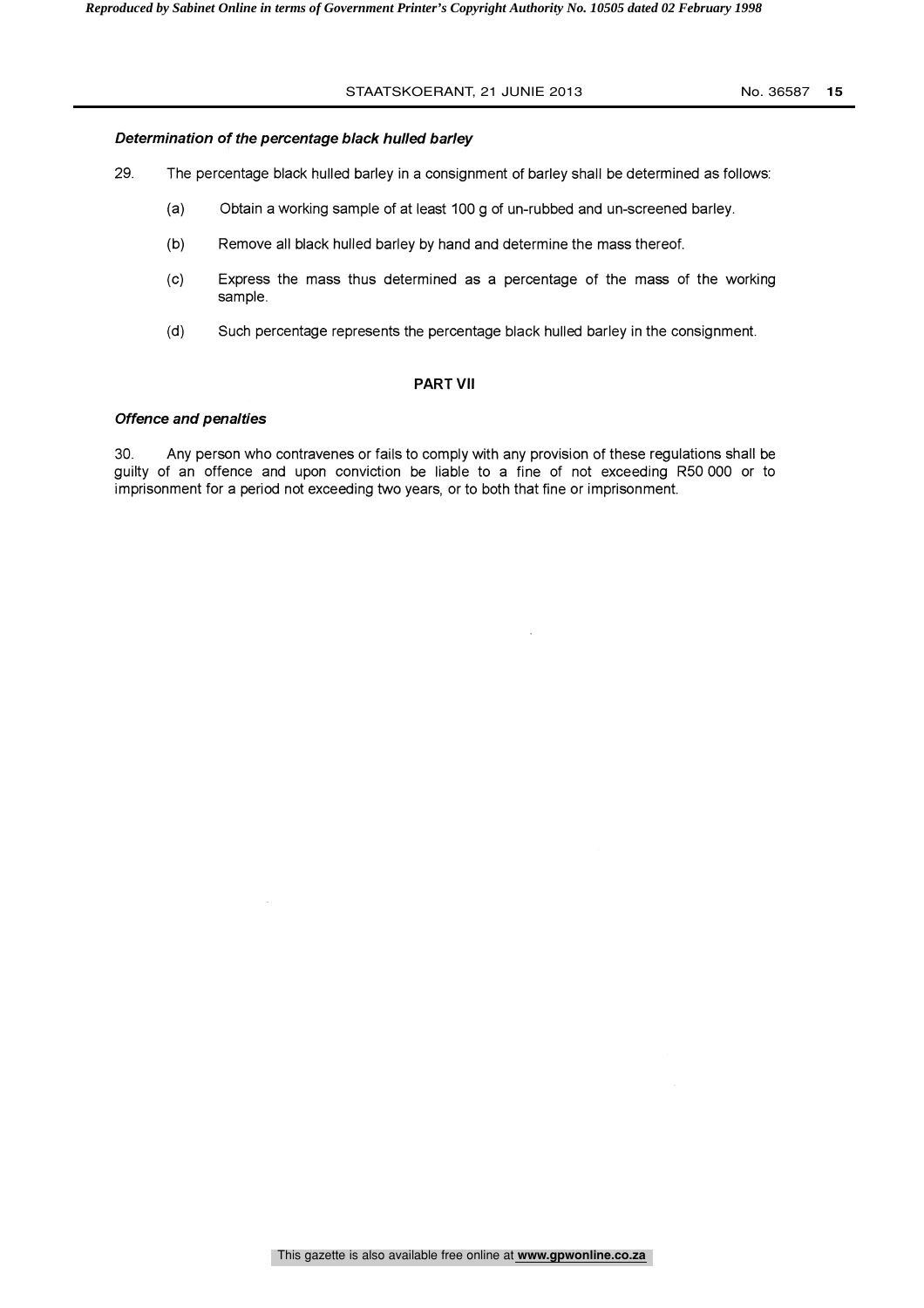$\mathbf{r}$ 

## **16** No. 36587 GOVERNMENT GAZETTE, 21 JUNE 2013

## ANNEXURE/AANHANGSEL

## TABLE 1/TABEL 1

## STANDARDS FOR GRADES OF MALTING BARLEY /STANDAARDE VIR GRADE VAN MOUTGARS

|     | Nature of deviation/<br>Aard van afwyking                                                         | Minimum and maximum percentage<br>permissible deviation (m/m)/<br>Minimum en maksimum persentasie<br>toelaatbare afwyking (m/m) |
|-----|---------------------------------------------------------------------------------------------------|---------------------------------------------------------------------------------------------------------------------------------|
|     |                                                                                                   | <b>Grade Malting Barley/</b><br><b>Graad Moutgars</b>                                                                           |
|     | 1                                                                                                 | 2                                                                                                                               |
| (a) | Purity of variety/Kultivarsuiwerheid                                                              | 95 (min)                                                                                                                        |
|     | [Reg. 13]                                                                                         |                                                                                                                                 |
| (b) | Germinative capacity/Ontkiemingskapasiteit<br>[Reg. 16]                                           | 98 (min)                                                                                                                        |
| (c) | Germinative energy/Ontkiemingsenergie<br>[Reg. 17]                                                | 95 (min)                                                                                                                        |
| (c) | Plump barley/Vet gars > 2.50mm<br>[Reg. 19]                                                       | 70 (min)                                                                                                                        |
| (d) | Screenings/Sifsels < 2.20mm<br>[Reg. 19]                                                          | 5 (max/maks)                                                                                                                    |
| (e) | Total Nitrogen(dry basis)/Totale stikstof (droë                                                   | Min. 1.50                                                                                                                       |
|     | basis)<br>[Reg. 15]                                                                               | Max./Maks 2.00                                                                                                                  |
| (f) | Weather damaged barley/Weerbeskadigde gars<br>[Reg. 25]                                           | 3 (max/maks)                                                                                                                    |
| (g) | Ergot sclerotia<br>[Reg. 26]                                                                      | 0.001 or/of 10mm /1000g (max/maks)                                                                                              |
| (h) | Foreign matter of which specifically/Vreemde                                                      | 2 (max/maks)                                                                                                                    |
|     | materiaal waarvan spesifiek                                                                       |                                                                                                                                 |
|     | Stones/Klippe                                                                                     | 0.5 (max/maks)                                                                                                                  |
|     | Wheat/Koring                                                                                      | 0.5 (max/maks)                                                                                                                  |
|     | Maize/Mielies                                                                                     | 0.4 (max/maks)                                                                                                                  |
|     | Wild oats/Wilde hawer                                                                             | 0.5 (max/maks)                                                                                                                  |
|     | Spear grass/Predikantsluis                                                                        | 30 seeds per 100g/ (max/maks)<br>30 sade per 100g (max/maks)                                                                    |
|     | [Reg. 18 & 19]                                                                                    |                                                                                                                                 |
| (i) | Split barley/Gebarste gars                                                                        | 1 (max/maks)                                                                                                                    |
|     | Immature barley/Onryp gars                                                                        | 1 (max/maks)                                                                                                                    |
|     | Insect damaged barley/Insek beskadigde gars                                                       | 1 (max/maks)                                                                                                                    |
|     | Total damaged barley/Totale beskadigde gars<br>[Reg. 24]                                          | 2 (max/maks)                                                                                                                    |
| (j) | Pre-germinated barley/Voor-uitgeloopte gars<br>[Reg. 27]                                          | 1 (max/maks)                                                                                                                    |
| (k) | Sprouted barley/Uitgeloopte gars<br>[Reg. 28]                                                     | 2/1000g (max/maks)                                                                                                              |
| (1) | Black-end barley/Swartpunt gars<br>[Reg. 22]                                                      | 20 (max/maks)                                                                                                                   |
| (m) | Mechanical damage/Meganiese skade<br>[Reg. 20]                                                    | 6 (max/maks)                                                                                                                    |
| (n) | Badly discoloured and heat damaged barley/Erg<br>verkleurde en hitte beskadigde gars<br>[Reg. 21] | 3 (max/maks)                                                                                                                    |